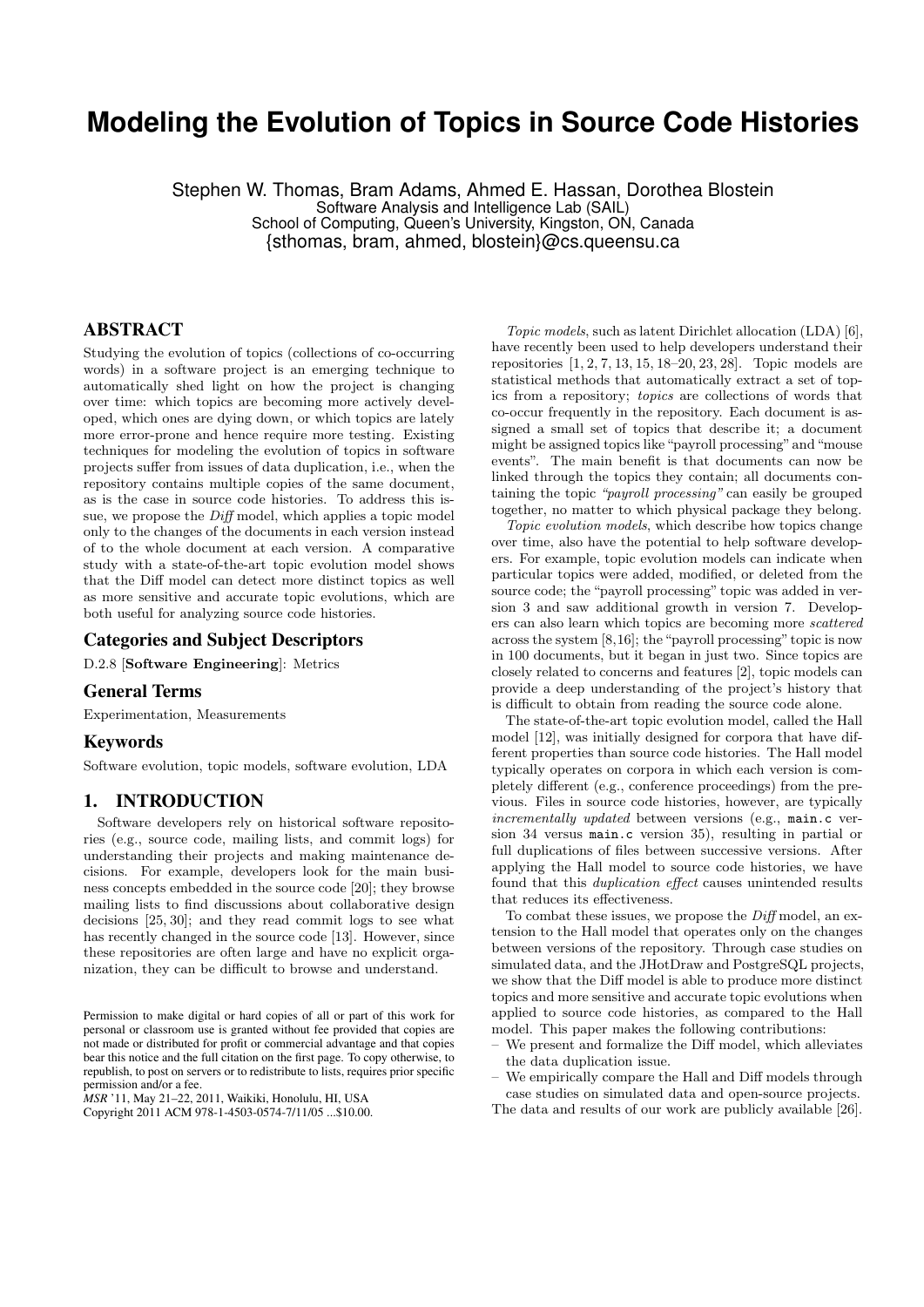| Label       | Top words                                                                                       | Top 3 matching classes                                                                                                |
|-------------|-------------------------------------------------------------------------------------------------|-----------------------------------------------------------------------------------------------------------------------|
| file filter |                                                                                                 | file uri chooser urichoos save filter set jfile open JFileURIChooser, URIUtil, AbstractSaveUnsavedChangesAction       |
| tool bar    | editor add tool draw action button bar view creat DrawingPanel, ODGDrawingPanel, PertPanel      |                                                                                                                       |
|             |                                                                                                 | undoabl edit edit action undo chang undoabl event overrid NonUndoableEdit, CompositeEdit, UndoRedoManager             |
|             |                                                                                                 | connect figur figur connector connect start end decor set handl ConnectionStartHandle, ConnectionEndHandle, Connector |
|             | bezier path path bezier node index mask point geom pointd CurvedLiner, BezierFigure, ElbowLiner |                                                                                                                       |

Table 1: Example topics from JHotDraw source code version 7.5.1.

# 2. TOPIC MODELS

Topic models are the result of any method that automatically extracts topics from a corpus of text documents [5], where *topics* are collections of words that co-occur frequently in the corpus. Due to the nature of language usage, the frequently co-occurring words constituting a topic are often semantically related—for example, one might find the words {user, account, password, authentication} in one topic, and  ${button, click, mouse, drag, drop}$  in another. Documents can be structured by the topics they contain, and the entire corpus can be organized in terms of these discovered topics.

Topic models are a useful tool for exploring and understanding the unstructured text found in many software repositories. They have recently been applied to various software engineering problems, such as concern location [2, 17, 20], traceability link recovery [1], trend analysis in commit logs [13], security trend analysis [23], bug localization [19], bug prediction via new coupling/cohesion metrics [9,18], and source code evolution [16, 28].

LDA is a popular probabilistic topic model [6]. LDA models each document in a corpus as a multi-membership mixture of  $K$  topics, and each topic as a multi-membership mixture of the words in the corpus vocabulary. This means that each document can contain more than one topic, and each word in the repository can be part of more than one topic. Hence, LDA is believed to be able to discover a set of ideas or themes that well describe the entire software repository [5].

Table 1 shows example topics discovered by LDA from version 7.5.1 of the source code of JHotDraw [14], a framework for creating simple drawing applications. For each topic, the table shows an automatically-generated two-word topic label, the top (i.e., highest probable) words for the topic, and the top three matching Java classes in JHotDraw. The topics span a range of concepts, from opening files to drawing Bezier paths. The discovered topics intuitively make sense and the top-matching classes match our expectations—there seems to be a natural match between the "Bezier path" topic and the CurvedLinear and BezierFigure classes.

LDA is completely untrained and automatic—no training data or example topics are required before LDA can discover these semantic themes. LDA uses word co-occurrences in documents to automatically discover topics—topics consist of those words that happen to co-occur frequently throughout the corpus. LDA then evaluates each document to determine which topics best describe it. These properties of LDA—ease and power—are likely the reason it has seen recent success in mining unstructured software repositories.

## 2.1 Source Code Preprocessing

Before LDA (or any topic model) is applied to source code, several preprocessing steps are generally taken in an effort to reduce noise and improve the resulting topics: characters related to the syntax of the programming language (e.g., "&&", "->") are removed; programming language keywords (e.g., "if", "while") are removed; identifier names are split into multiple parts based on common naming conventions (e.g., "oneTwo", "one\_two"); common English-language stopwords (e.g., "the", "it", "on") are removed; word stemming is applied to find the root of each word (e.g., "changing" becomes "chang"); and in some cases, the vocabulary of the resulting corpus is further pruned by removing words that occur in over 80% of the documents or under 2% of the documents.

The main idea behind these steps is to capture the semantics of the developers' intentions, which are thought to be encoded within the identifier names and comments in the source code. The rest of the source code (i.e., special syntax, language keywords, and stopwords) are just noise and will not be beneficial to the results of topic models.

## 2.2 Topic Metrics

The output of LDA can be post-processed to compute metrics on the discovered topics [2,28]. For example, metrics can measure the similarities between topics (based on shared words) and similarities between documents (based on shared topics). These similarities can help in refactoring, program understanding, and other maintenance tasks, allowing developers to browse the source code from a topic (semantic) view, as opposed to the traditional package (physical) view.

In this paper we focus on the assignment metric of topics, although the models we study generalize to any metric. The assignment of a topic is defined as the summation of the membership of all documents for that topic. The assignment metric gives a good indication of the total weight or volume of a topic throughout the repository. For example, if the topic with top words {parsing grammar rule sentence} has a higher assignment than the topic with top words  ${mouse}$ click right left move}, then we can infer that the repository has more lines of code about parsing than it does about mouse events.

## 3. TOPIC EVOLUTION MODELS

A topic evolution model is a topic model that accounts for time in some way, allowing the documents to have timestamps and the corpus to be versioned. Topic evolution models are useful for detecting and analyzing how topics change, or evolve, over the lifetime of a corpus. Some topics might become more and more present, increasing their overall importance. Other topics may die completely, indicating a marked change in the underlying corpus.

Topic evolution models have several applications in software engineering. First, knowing when a topic is first introduced or heavily modified in a repository is useful for program understanding, since it reveals the history of important concepts within the code [16]. Second, measuring the scatter (i.e., amount of spread) or tangle of a topic over time is useful for refactoring efforts, since it identifies potential bad code smells [8]. Third, understanding which topics were modified at a particular version can glean insight into which features or concerns were modified at that version, which is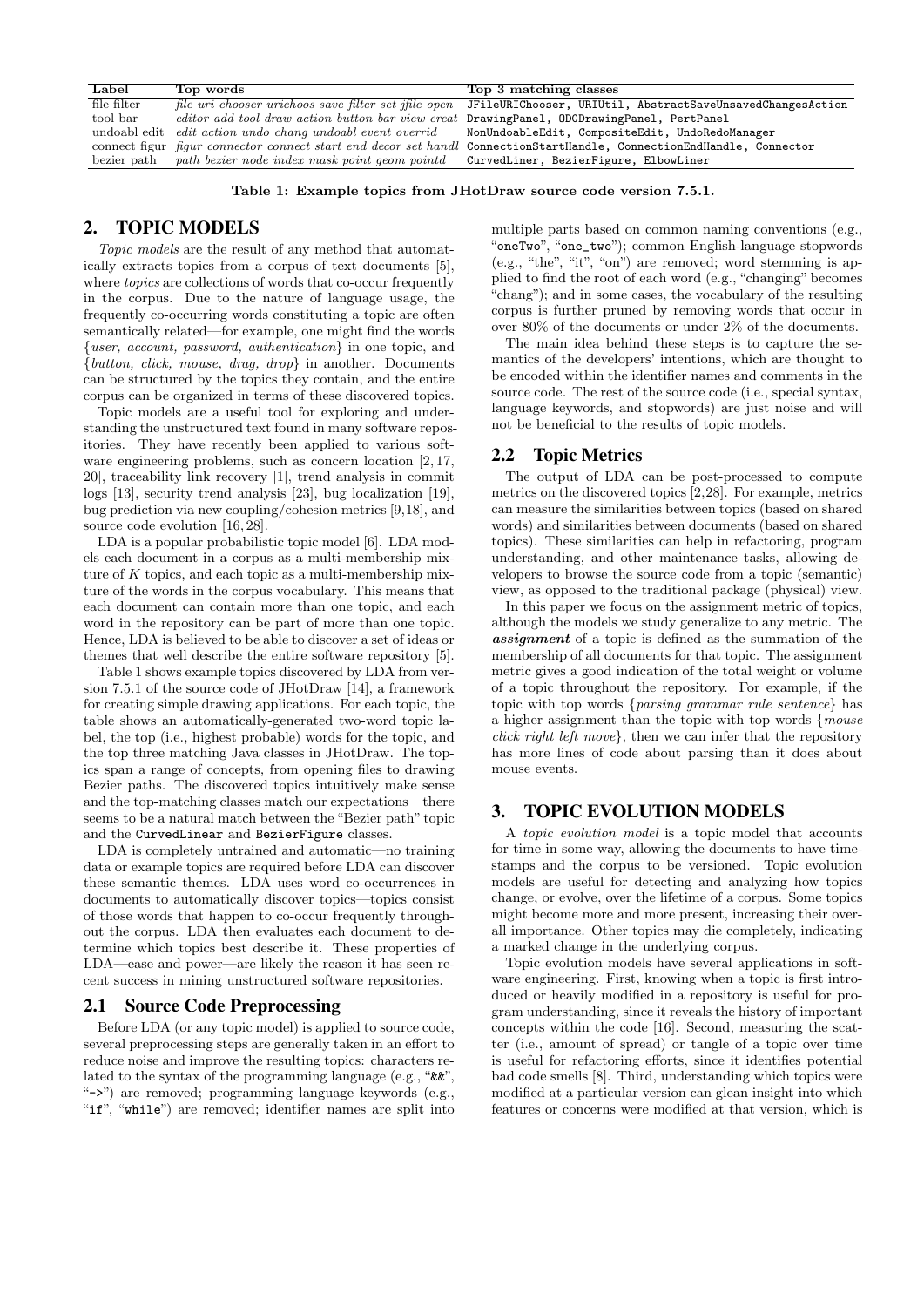



(a) The Hall model applies LDA to all versions at the same time.

(b) The Link model applies LDA to each version separately, then links the topics across versions.

 $\delta^\omega_{ij'}$ LDA *z<sup>k</sup>*  $\Theta_{ij\prime}$  $\delta_{ij'}^{\sigma}$  $d_{ij'_-}$ *dij* diff *a d z*¶ *k*  $\theta$ *LM¶* post

(c) The Diff model adds a diff step to isolate the changes between versions of each document and a post-processing step to reconstruct the membership vectors. Here,  $d_{ij'}$ , is the next version of  $d_{ij}$ .

Figure 1: A graphical depiction of the three topic evolution models.

useful for maintenance and re-engineering [13]. Topic evolution models thus allow a higher-level semantic analysis of software evolution.

Topic evolution models typically involve two steps. In the first, topics are extracted from the corpus in the usual way for topic models, based on word co-occurrences in the documents. In the second, the amount of change to a topic at each point in time is measured by the topic evolution model, typically by computing a topic metric (like the assignment metric described in Section 2.2) on each individual version and then plotting the metric across all versions.

Many topic evolution models have been proposed [4, 12, 22, 29], but most make assumptions that are too restrictive for use on software repositories. Thus far in the software engineering literature, two topic evolution models have been employed: the Hall model and the Link model. Before we describe each, it is necessary to introduce some notation.

## 3.1 Notation

LDA discovers K topics,  $z_1, \ldots, z_K$ , where K is an input to the model. For each topic  $z_i$ , LDA produces an m-length word (or term) membership vector  $\phi_{z_i}$  that describes the probability that each word appears in topic  $z_i$ . (There are m unique words in the vocabulary of the corpus.) Additionally, for each **document**  $d_j$  in the corpus,  $j = 1, \ldots, n$ , LDA produces a K-dimensional topic membership vector  $\theta_{d_j}$  that describes the probability that each topic appears in  $d_i$ . A document is a general notion in LDA, and can be any string of characters, although it is typically defined to be either an entire source code file or an individual method.

A version V of a corpus is a set of documents  $\{d_1, d_2, ...\}$ with the same time-stamp  $t(V)$ . The version history H of a corpus is the set of versions related to the corpus,  $H =$  $\{V_1, V_2, \ldots, V_v\}$ . We say that  $d_{ij}$  is the document with index i in version  $V_j$ , and there are  $|V_j|$  documents in a particular version  $V_j$  of the corpus.

Finally, the *evolution* E of a metric m of a topic  $z_k$ is a time-indexed vector of metric values for that topic:  $E(z_k, m) = [m(z_k, t(V_1)), m(z_k, t(V_2)), ..., m(z_k, t(V_v))].$ 

## 3.2 The Hall Model

The Hall model, proposed by Hall et al. [12] and first used on software repositories by Linstead et al. [16] and Thomas et al. [28], is an intuitively simple topic evolution model that applies LDA to all versions of all documents at once (see Figure  $1(a)$ ). Thus, LDA is executed only once on all  $|V_1| + \ldots + |V_v|$  documents at the same time.

During the post-processing phase, the topic metrics are computed by first isolating all documents in a particular version. For example, the assignment of a topic  $z_a$  at version  $V_j$  is computed as the summation of the topic's memberships

|                                                |            |      | Min. Med. Mean Max. |      |
|------------------------------------------------|------------|------|---------------------|------|
| JHotDraw                                       |            |      |                     |      |
| % files changed per version                    | $\leq 0.1$ | 33.8 | 35.9                | 89.5 |
| $\%$ words changed per changed file $\leq 0.1$ |            | 0.1  | $0.2^{\circ}$       | 35.2 |
| PostaresQL                                     |            |      |                     |      |
| % files changed per version                    | < 0.1      | 6.3  | 15.9                | 73.8 |
| % words changed per changed file               | < 0.1      | 0.1  | 0.2                 | 17.7 |

#### Table 2: Change characteristics of JHotDraw and PostgreSQL.

across all documents in  $V_i$ :

$$
A(z_a, V_j) = \sum_{i=1}^{|V_j|} \theta_{d_{ij}}[a].
$$
 (1)

This intuitive and simple application of LDA to all versions makes the Hall model attractive for use on many datasets.

#### 3.3 The Link Model

The Link model, proposed by Mei et al. [22] and first used on software repositories by Hindle et al. [13], takes a different approach than the Hall model. The Link model applies LDA to each version of the repository separately, followed by a post-processing phase to link topics across versions (see Figure 1(b)). Once the topics are linked, the topic evolutions can be computed in the same way as in the Hall model (Equation 1).

If there are  $v$  versions of the corpus, then LDA is executed v times on an average of  $\frac{1}{v}$  \*(|V<sub>1</sub>|+...+|V<sub>v</sub>|) documents each time. The post-processing phase must iteratively link topics found in  $V_i$  to the topics found in  $V_{i-1}$ . This process inherently involves the use of similarity thresholds to determine whether two topics are similar enough to be called the same, since LDA is a probabilistic process and it is not guaranteed to find the exact same topics in different versions of a corpus. As a result, at each successive version, some topics are successfully linked while some topics are not, causing past topics to "die" and new topics to be "born". Additionally, it is difficult to allow for gaps in the lifetime of a topic—a death at version  $V_i$  and then a rebirth at  $V_j$  for some  $j > i + 1$ .

For these reasons, we leave the evaluation of the Link model to future work, and instead focus the comparison of our proposed model against the more popular Hall model.

## 4. THE DIFF MODEL

We now motivate and present a new topic evolution model, called the Diff model.

#### 4.1 Motivation for the Diff Model

Traditional topic evolution models were designed for corpora in which the documents are unique across time. This is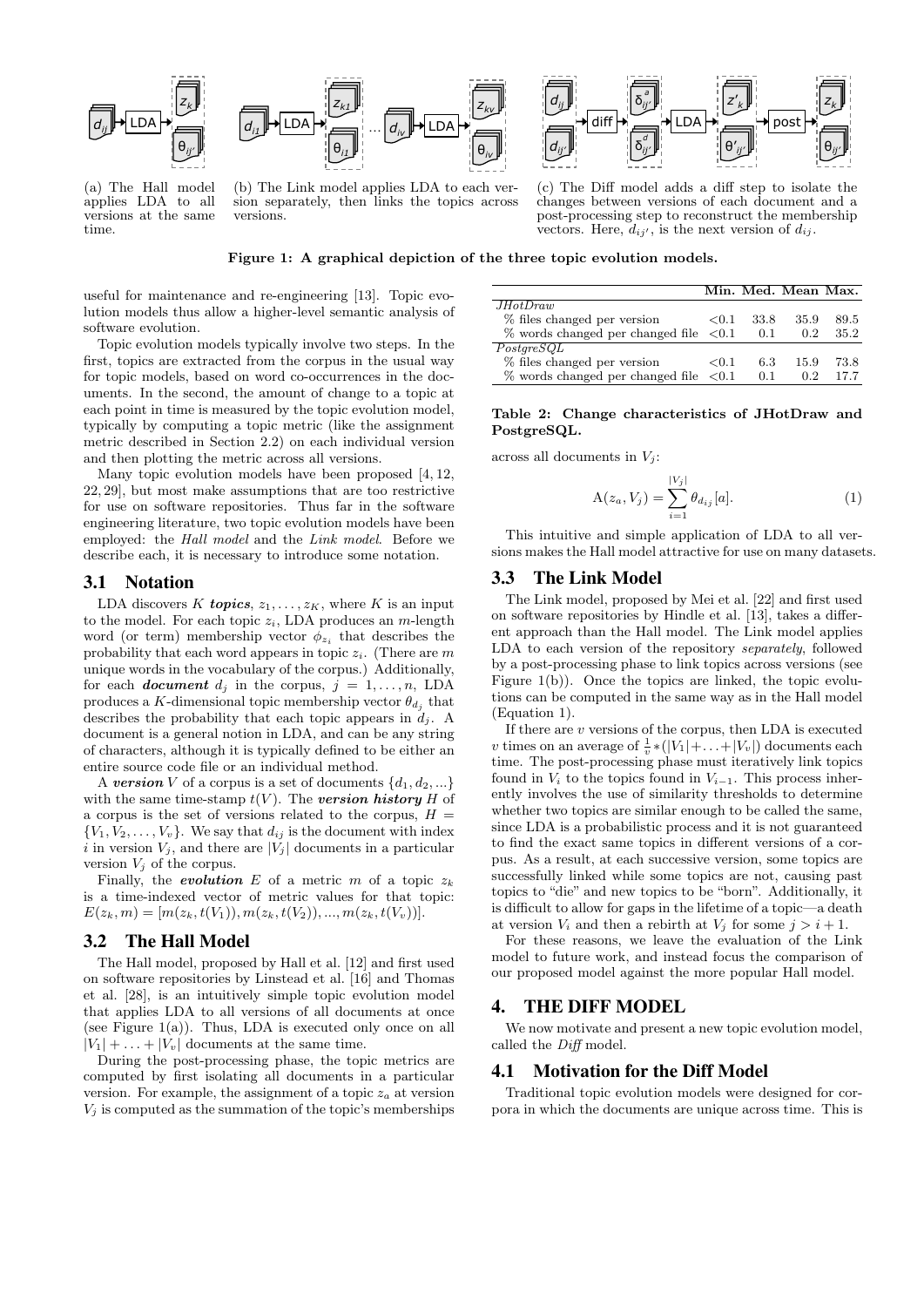true, for example, for conference proceedings—it is not the case that an article one year is only slightly updated and republished the next year. Instead, each article (i.e., the specific combination of words within an article) is unique across time. However, source code repositories are typically updated incrementally, with each version making only small changes to the previous. Therefore, we would expect to see significant overlap in the data (i.e., word co-occurrences) between versions.

To quantify the change characteristics in historical source code repositories, we looked at two open source systems, JHotDraw [14] and PostgreSQL [24]. For JHotDraw, we analyzed the source code changes over 13 releases (versions 5.2.0–7.5.1) and for PostgreSQL, we analyzed the source code changes over 46 releases (versions 7.0.0–8.3.5). Table 2 summarizes our findings, and we make two important observations.

1. Most files are not altered between versions. On average, between 16% (PostgreSQL) and 36% (JHotDraw) of the source code files experienced some change between versions, measured by the number of files that had any change activity (i.e., lines added, removed, or modified). In other words, on average at least 64% (JHotDraw) and up to 84% (PostgreSQL) of the source code files are exact duplicates from release to release. These unaltered documents will obviously have the same word co-occurrences as their previous versions, since no changes were made.

2. Most changes are very small. For the average file that experienced a change between versions, only 0.1% (both PostgreSQL and JHotDraw) of its words actually changed, measured as the number of changed words over the number of total words in the file. Almost all of a file's content remains unaltered, and hence the word co-occurrences will largely be the same.

We hypothesize that the above observations affect the results obtained by the Hall model. Recall that the Hall model applies LDA to all versions of all files. Since we know that most files are not changed at all between versions, and even the files that are changed are not changed by much, we can conclude that the word co-occurrences that LDA operates on will be skewed in the direction of the duplicated files.

To illustrate this, Figure 2 shows a simple example. The repository on the left is a normal repository (e.g., conference proceedings) with two unique documents. LDA will discover a topic from the most commonly co-occurring words, in this case  $\{a, b\}$ . This is the preferable behavior of LDA. The repository on the right has four versions of two unchanging documents. In this case, LDA will discover two topics  $({a, \, \ldots, a})$ b, c} and  $\{a, b, d\}$ , instead of discovering one topic  $(\{a, b\})$ as it would have if it were only applied to the first version of the two documents. We call this the duplication effect, which occurs (to varying degrees) any time LDA is run on two or more near copies of a document.

#### 4.2 Diff Model Description

In order to address the data duplication effect found in source code histories, we propose a simple but effective topic evolution model, the Diff model. The key idea is that the Diff model prepends a diff step to the Hall model to isolate the changes between successive versions of each document. This diff step effectively removes all duplication and leaves only the changed portion of the document, hence ridding the corpus of the duplication effect. The Diff model can



Figure 2: On the left, a repository without duplication (2 unique files, 3 words each) yields a preferable topic. On the right, a repository with duplication (2 files, 4 unchanged versions each) yields confounded topics (should only be a single topic  $\{a, b\}$ ).

be thought of as an extension to the Hall model, since the models are largely the same. However, as we will show in this paper, the diff step is critical when applying topic evolution models to software repositories with duplication.

Figure 1(c) depicts the Diff model process. For each source code document  $d_{ij}$  in the system, we first compute the edits between successive versions  $V_j$  and  $V_{j'}$   $(j' = j + 1)$  using the GNU diff file comparison tool [10]. diff classifies each edit as an add or delete, depending on whether the edit resulted in more or fewer lines of code, respectively. If an existing line is modified, it is considered by diff to be deleted and then added again. For each version of each document, we create two *delta documents*,  $\delta_{ij}^a$  and  $\delta_{ij}^d$ . We place all the added lines between  $d_{ij}$  and  $d_{ij'}$  into  $\delta_{ij'}^{a'}$  and all the deleted lines into  $\delta_{ij}^d$ . We use the notation  $|\delta_{ij}^a|$  to represent the number of words in  $\delta_{ij}^a$ .

We must handle two special cases: 1) When we encounter a new document  $d_i$  at version  $V_j$  (either because  $j = 1$  or  $d_i$  is a new document), we classify the entire document as added words, and thus we add the entire document to the delta document  $\delta_{ij}^a$ ; and 2) when a document  $d_i$  is removed at version  $V_j$ , we classify the entire document as deleted words, and thus add the entire document to the delta document  $\delta_{ij}^d$ .

Next, we apply LDA to the entire set of delta documents, resulting in a set of extracted topics and membership values for each delta document.

Finally, we post-process the output of LDA to compute the membership values of the original documents at each point in time. The corresponding  $\bar{\theta}_{d_{ij}}$  vector of a document  $d_i$  at version  $V_i$  is defined recursively as

$$
\theta_{d_{ij}} = \frac{\theta_{d_{ij}} \left| d_{ij} \right| + \theta_{\delta_{ij}} \left| \delta_{ij}^{a} \right|}{\left| d_{ij} \right| + \left| \delta_{ij}^{a} \right|} - \varphi \left( \frac{\theta_{d_{ij}} \left| d_{ij} \right| - \theta_{\delta_{ij}} \left| \delta_{ij}^{d} \right|}{\left| d_{ij} \right| - \left| \delta_{ij}^{d} \right|} \right) \tag{2}
$$

where  $\varphi()$  is the normalizing function and  $\hat{j} = j - 1$  is the index of the previous version of document  $d_i$ . n() accounts for the scenario when more words matching a given topic were subtracted than were in the previous version of the document for that topic (e.g., subtracting 20 words about topic A when the previous version only had 10 words about topic A), which is unlikely but possible because LDA is a probabilistic process.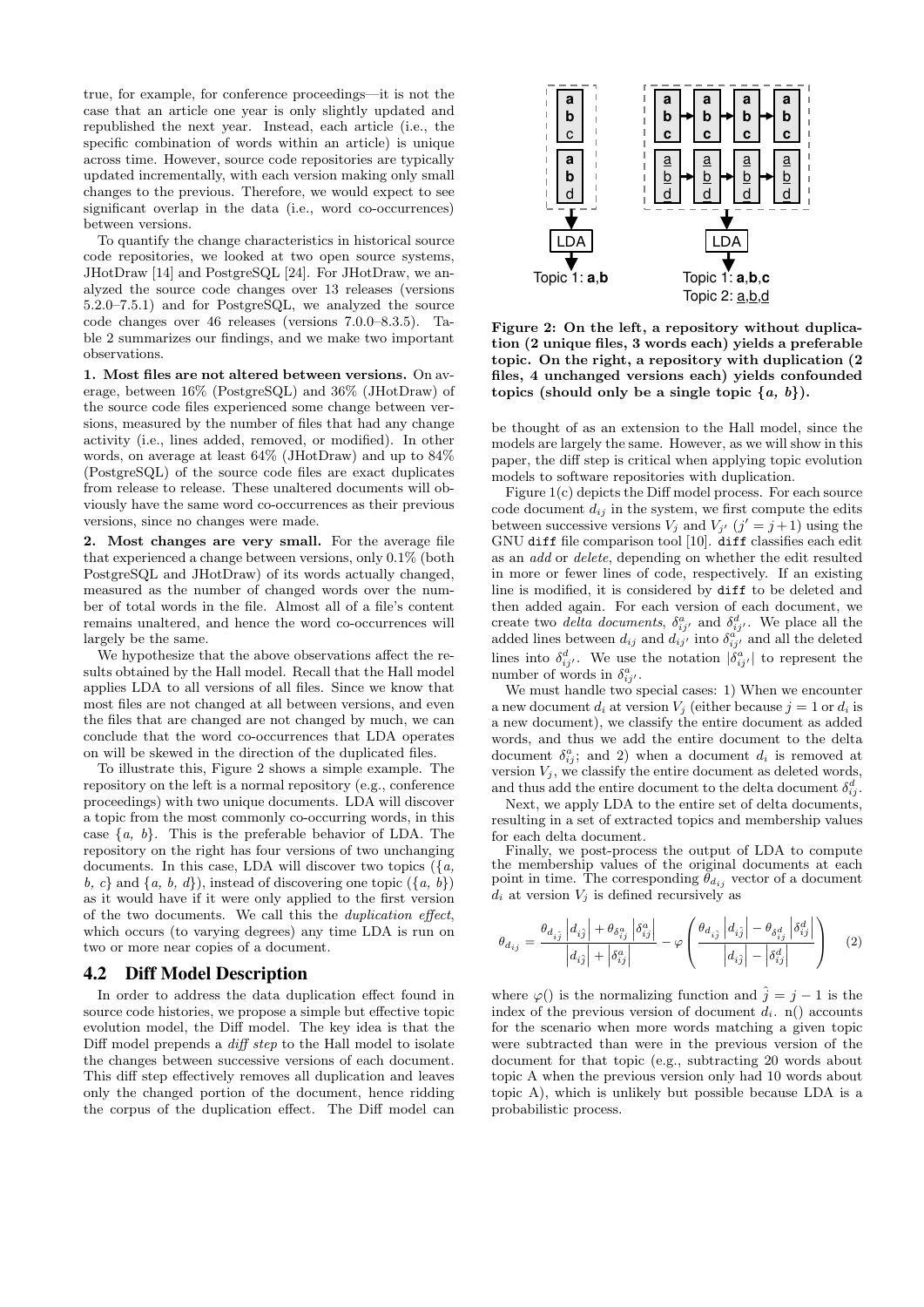The intuition behind Equation 2 is that for each version of a document, we adjust the  $\theta$  vector by adding the lines of the  $\delta^a$  document and subtracting the lines of the  $\delta^d$  document, thus arriving at a representative state of the document at each version. This cumulative definition is necessary since we only model the changes at each version, but we want to know the  $\theta$  vector for the entire document at each version.

# 4.3 On The Origin of the Diff Model

The Diff model was originally motivated by our own experiences and struggles when applying the Hall model to source code histories. In a previous study, we applied the Hall model to the source code history of JHotDraw to study its evolutions of topics [28]. At the time, the Hall model was the known standard for such a task, and we found the results to be acceptable.

In a subsequent study, we applied the Hall model to a repository with significantly more versions than JHotDraw, and hence, more duplication. Understanding the topic evolutions in this case proved to be difficult, and we felt there was something wrong with the topics and evolutions. After considerable investigation, we hypothesized the cause of the problem to be the duplication effect, and the Diff model was created to address this issue.

We note that the Diff model can be viewed as an extension to the Hall model, for two primary reasons. First, after the diff step, the Hall and Diff models perform equivalent actions on the data. Second, when applied to a traditional corpus with no duplication (i.e., a history of conference proceedings), the diff step will have no effect—it will essentially be a noop. Thus, as we will show, the Diff model improves the results of Hall on repositories that have duplication; on all other repositories, the two models are equivalent.

#### 5. EMPIRICAL EVALUATION

We now perform an empirical evaluation of the Diff and Hall models. As was described in Section 4.1, we hypothesize that when the Hall model is applied to a repository with duplication, it will generate imperfect topics that confound multiple concepts. On the other hand, the Diff model will create more distinct topics that stand on their own and thus allow the documents to be described more naturally. In fact, producing distinct topics is known to be a desirable property for topic models [3].

In addition, because the topics discovered by the Diff model are more distinct and better describe the documents, we hypothesize that the resulting topic evolutions will more accurately describe the changes to the repository.

We now formulate the research hypotheses that we focus on in this section.

Hypothesis 1. The removal of data duplication will result in more distinct topics.

Hypothesis 2. More distinct topics will allow the discovery of more sensitive evolutions.

Hypothesis 3. More distinct topics will allow the discovery of more accurate evolutions.

We test our first two hypotheses by conducting case studies on two real-world open source systems (Section 5.1), and we build a simulated project, whose properties are wellknown, to test our third hypothesis (Section 5.2).

#### 5.1 Evaluation on Real-World Systems

Our goal in this section is to determine whether there is a difference between the Hall and Diff models in the distinctness of the discovered topics and the sensitivity of the discovered topic evolutions.

#### *5.1.1 Studied Systems*

We applied both models to the source code histories of two open source systems: JHotDraw [14] and PostgreSQL [24]. JHotDraw is a medium-sized drawing framework implemented in Java and has been the subject of many previous studies. PostgreSQL is a large database management system and is chosen due to its extensive documentation.

Our JHotDraw dataset consists of 13 releases (versions 5.2.0–7.5.1). The latest release contains 613 files totaling 84K source lines of code (SLOC). Our PostgreSQL dataset is comprised of 46 release versions (versions 7.0.0–8.3.5). The latest release contains 844 files totaling 501K SLOC.

#### *5.1.2 Study Setup*

We preprocessed the source code of each system using the steps described in Section 2.1. Namely, we isolated identifier names and comments from the source code, discarding special syntax, programming language keywords, and English language stopwords. We split identifiers, stemmed each word, and pruned the vocabulary so that overly common ( $>80\%$ ) or overly rare ( $<2\%$ ) words are removed.

For JHotDraw, the preprocessing resulted in a total of 2.3M words (964 of which are unique) in 5,833 documents, totaling 29MB of data on disk. For PostgreSQL, the preprocessing resulted in 40M words (2867 of which are unique) in 29,559 documents, totaling 299MB on disk.

For the actual LDA computation, we used MALLET version 2.0.6 [21]. We ran for 10,000 sampling iterations, the first 1,000 of which were used for parameter optimization [11]. The scenarios were executed on a machine running Ubuntu 9.10 with a 2.8GHz 16-core CPU and 64Gb of main memory. We modeled JHotDraw with  $K = 45$  topics and PostgreSQL with  $K = 100$  topics. We chose more topics for PostgreSQL because it has a larger, more complex code base.

#### *5.1.3 Evaluation Measures*

A *change event* in a topic evolution is an increase  $(spike)$ , decrease  $(drop)$ , or no change in a metric value  $(stag)$  between successive versions. We classify a change event as a spike or drop if there is at least a 20% increase or decrease in metric value compared to the previous version, and as a stay otherwise. Formally, for a metric  $m$  of topic  $z_k$  at version  $V_i$ , the change  $c = \frac{m(z_k, V_i) - m(z_k, V_{i-1})}{m(z_k, V_{i-1})}$  is classified as

$$
\text{Event}(m, z_k, V_i) = \begin{cases} \text{spike} & \text{if } c \ge 0.2, \text{or if } m(z_k, V_{i-1}) = 0 \\ \text{and } m(z_k, V_i) > 0; \\ \text{drop} & \text{if } c \le -0.2; \\ \text{stay} & \text{otherwise.} \end{cases} \tag{3}
$$

A distinct topic is one that stands on its own—it is not similar to any other discovered topics. We define the **topic** distinctness of a topic  $z_i$  as the mean KL divergence between the word membership vectors of  $z_i$  and  $z_j$ ,  $\forall j \neq i$ :

$$
TD(\phi_{z_i}) = \frac{1}{K - 1} \sum_{j=1, j \neq i}^{K} KL(\phi_{z_i}, \phi_{z_j}).
$$
 (4)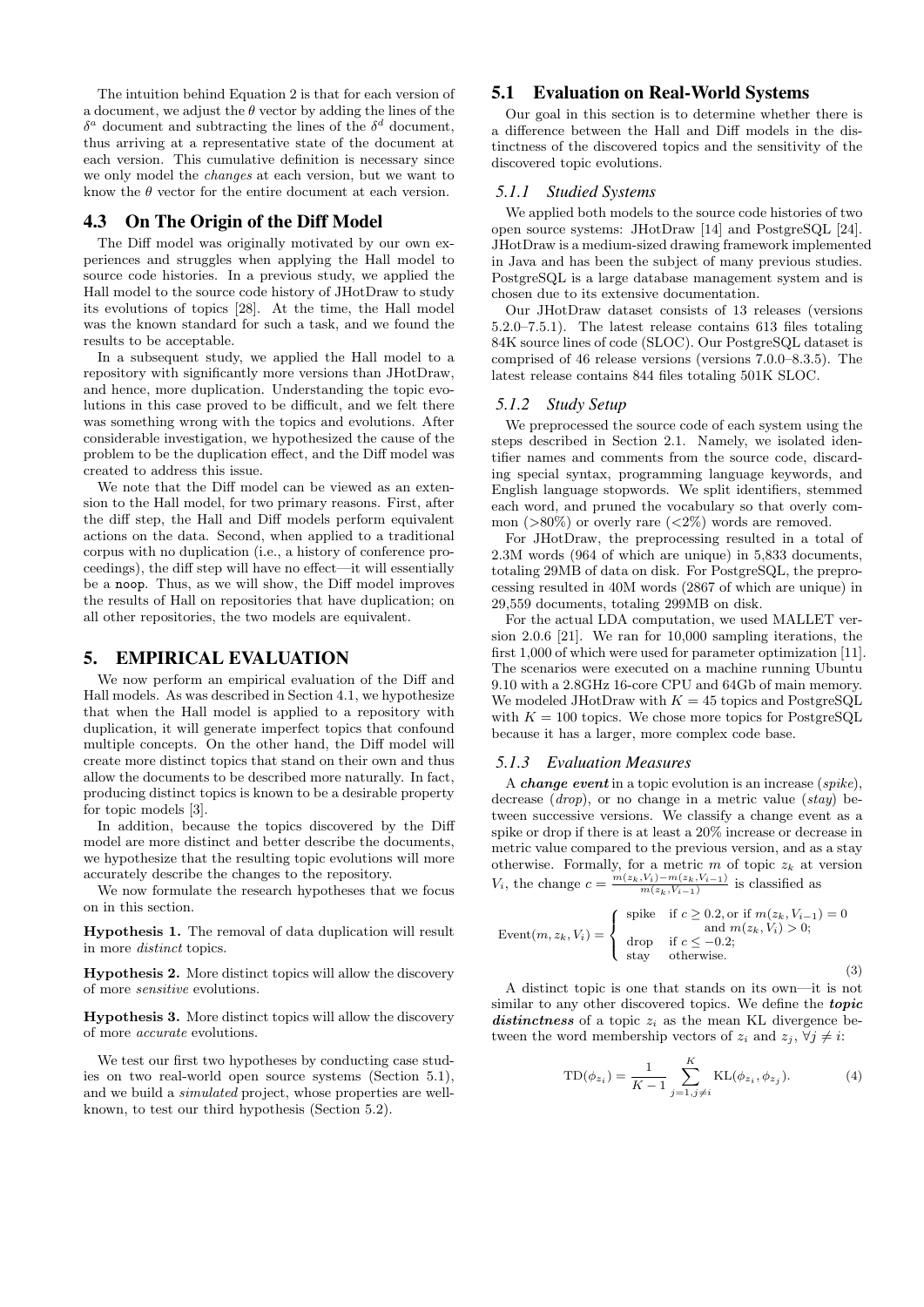|                         | Hall | $\bf{Diff}$ | <i>p</i> -value |
|-------------------------|------|-------------|-----------------|
| JHotDraw                |      |             |                 |
| Mean topic distinctness | 3.72 | 4.43        | ${<}0.001$      |
| Spikes per version      | 9.58 | 15.17       | < 0.001         |
| PostaresQL              |      |             |                 |
| Mean topic distinctness | 2.56 | 3.64        | < 0.001         |
| Spikes per version      | 2.58 | 4.49        | < 0.001         |

Table 3: Results of our case studies on JHotDraw and PostgreSQL.

| Diff topic 63: acl role privileg mode oid grant owner roleid                       |
|------------------------------------------------------------------------------------|
| Diff topic 40: stmt creat comment defel command defnam                             |
| Hall topic 68: <i>oid</i> stmt tupl comment <i>owner</i> rel creat <i>acl list</i> |

Table 4: The "ACL" and "commands" topics from Diff, and the "ACL-commands" topic from Hall. The words in Diff topic 63 are emphasized and the words in Diff topic 40 are underlined in the Hall topic 68.

A higher TD measure indicates that a topic is more distinct. We use the TD measure to test Hypothesis 1.

We define the *evolution sensitivity* of an evolution  $E(z_i)$ as the mean number of detected spikes per version of the system:

$$
ES(E(z_i)) = \frac{|\{\text{Detected spikes and drops in } E(z_k)\}|}{(v-1)}.
$$
 (5)

If a detected evolution has more spikes and drops, then we say it is more sensitive than an evolution with fewer spikes and drops. We use the evolution sensitivity measure to test Hypothesis 2. To ensure that the detected spikes are not false positives, we manually investigate topic evolutions in a controlled environment in Section 5.2.

#### *5.1.4 Results*

To illustrate the kind of evolutions that are discovered by the two models, Figures  $3(a)-3(c)$  show three discovered evolutions. Figures  $3(a)$  and  $3(c)$  show examples of evolutions that were similar between the two models for JHotDraw and PostgreSQL, respectively. In these cases, the topics themselves contained similar words and thus their evolutions followed similar paths. Figure 3(b) shows example evolutions from JHotDraw that were different between the two models, despite the topics being similar.

After computing our evaluation measures on the resulting topics and evolutions, we make the following two observations.

Observation 1. The Diff model produces more distinct topics than the Hall model, supporting Hypothesis 1.

Table 3 shows the topic distinction measures for the two models for both JHotDraw and PostgreSQL (Equation 4). In both systems, the Diff model produces significantly more distinct topics, supporting our first research hypothesis.

To illustrate this, consider the following example from the case study on PostgreSQL. The lockcmds.c document is responsible for taking a lock command from the user, checking the access control list (ACL) to see if the user has permissions, and performing a lock on a table if the user does have permissions. Thus, the document contains the concepts of "commands" and "access control lists". In the Diff model, this document is matched to two topics: topic 63 (with

membership .25), which describes access control lists, and topic 40 (with membership .58), which describes commands. Under the Hall model, lockcmds.c is assigned to only one topic, topic 68 (with membership 0.93), which confounds the locking and commands concepts into a single topic. Table 4 shows theses topics and highlights the similarity between Hall's topic 68 and the two Diff topics, 63 and 40. The Hall topic 68 is less distinct, with a topic distinctness of 2.49, compared to the relatively distinct Diff topic distinctnesses of 3.46 (topic 40) and 3.49 (topic 63).

Observation 2. The Diff model is more sensitive to detecting changes in the data than the Hall model, supporting Hypothesis 2.

Table 3 shows the results of evolution sensitivity for the two models for both JHotDraw and PostgreSQL, measured as the mean number of detected spikes per version (Equation 5). In both systems, the Diff model detects significantly more spikes than the Hall model. This finding supports our second hypothesis and is in part a result of Observation 1: since the topics in the Diff model are more distinct, new documents will be matched to more topics, and thus there will be more spikes in the evolution. On the other hand, the Hall model finds less distinct topics (i.e., each topic has multiple concepts confounded), and new documents will tend to be matched to fewer topics, resulting in fewer spikes in the evolution.

To illustrate this difference, consider again the lockcmds.c file from PostgreSQL, which was first added to the system at version  $V_{12}$  along with a group of similar files. Figure 3(d) shows the evolutions produced by the Diff and Hall models that match the lockcmds.c file. Under the Diff model, two topics received spikes between version  $V_{11}$  and  $V_{12}$ , which were the topics for ACLs and commands. Under the Hall model, however, only a single topic received a spike, which was the confounded ACL and commands topic.

## 5.2 Evaluation on Simulated Data

We now test Hypothesis 3 by quantifying the *accuracy* of each model when applied to source code histories—whether each model is able to detect source code changes correctly and completely. Hypothesis 2 concluded that the Diff model created more sensitive topic evolutions, but it might be the case that the model is overly sensitive, discovering falsepositive change events. To investigate this possibility, we must assess the accuracy of the discovered change events.

Since there is no public dataset for evaluating the accuracy of topic evolution models, we perform a controlled experiment on a manually-created simulated software project. We have created two simple scenarios with a representative variety of source code changes so that we could exactly determine whether the evolutions extracted by the models were accurate— that is, whether the change events detected by each model correspond to the actual changes that we introduced in the source code (precision) and whether the detected evolutions contained all the changes that we introduced in the source code (recall).

#### *5.2.1 Data Generation*

We built the simulated software project by starting with the backend.access (version 8.2.1) subsystem of PostgreSQL. The backend.access subsystem contains 58 source code files and 8 subdirectories, and is responsible for implementing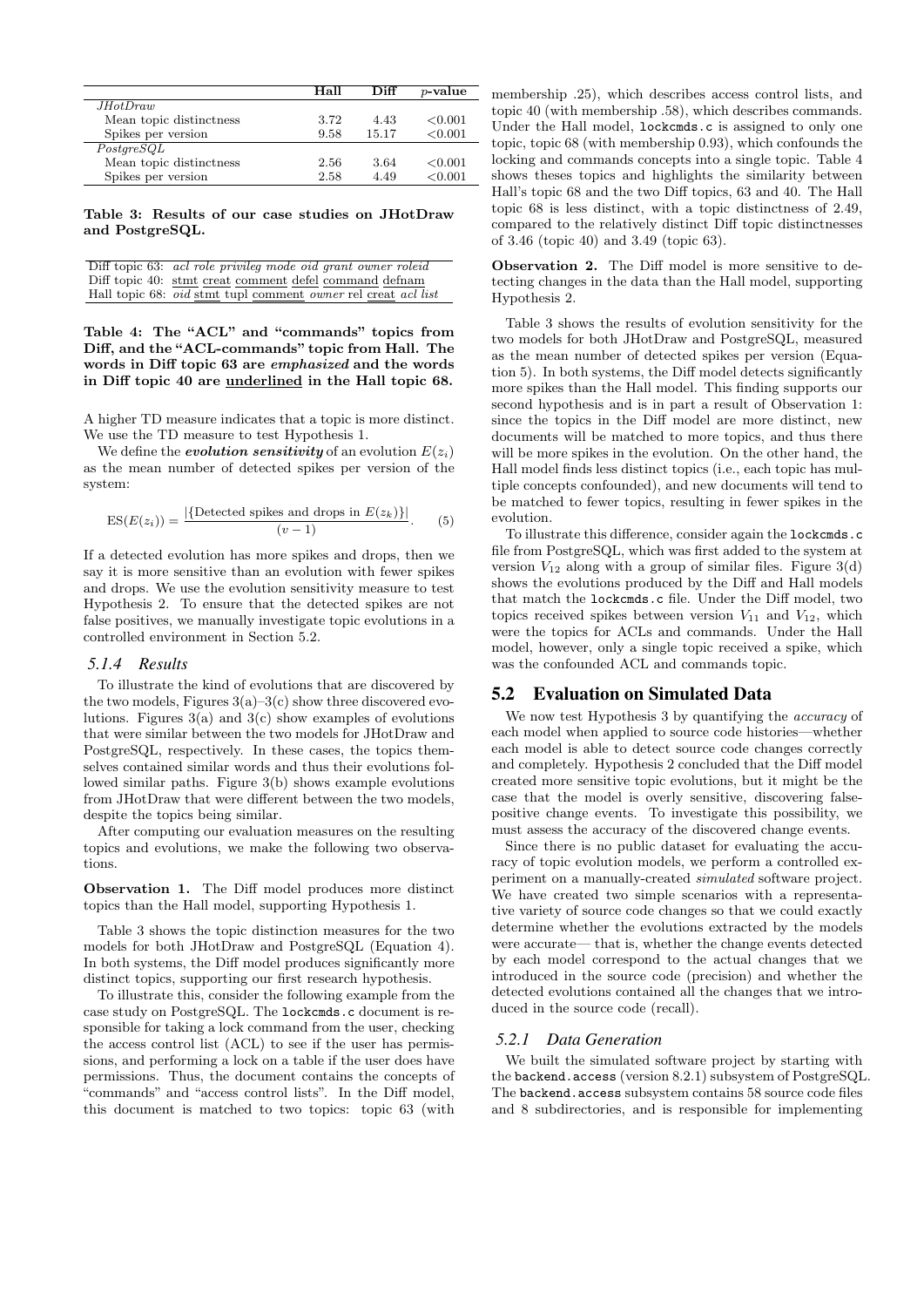

Figure 3: Sample topic evolutions from the case studies on JHotDraw  $((a), (b))$  and PostgreSQL  $((c), (d))$ . In all plots, the dashed black line (with circles as points) shows the evolution discovered by the Hall model while the solid blue line (with crosses as points) shows the evolution discovered by the Diff model.

functionalities such as hash tables, transactions, and NBTrees. We chose this subsystem due to its medium size and clear functionality definitions.

We created two simulated scenarios as follows. First, we made ten duplicates of all 58 source code files in the backend.access to create ten (unchanged) versions of the package. We called these versions  $(V_1 - V_{10})$  the baseline scenario.

The first scenario modifies the baseline scenario by introducing three documents from the unrelated timezone subsystem at version  $V_5$ , then removing all three documents at version  $V_6$ . Thus, there are 58 files in versions  $V_1-V_4$ , 61 files in version  $V_5$ , and again 58 files in versions  $V_6-V_{10}$ . This scenario simulates two typical actions: the introduction of new functionality and the removal of existing functionality.

The second scenario starts with the documents of the first scenario and makes the following two additions: 1) Eight documents from the unrelated ecpg subsystem were inserted in versions  $V_9$  and  $V_{10}$ . The first half of each document was inserted in version  $V_9$ , while the second half of each document was inserted at version  $V_{10}$ . 2) Five documents from the unrelated backend.regex subsystem were inserted in version  $V_1$ , they remained (unchanged) in versions  $V_2$  and  $V_3$ , and were removed at version  $V_4$ .

#### *5.2.2 Study Setup*

We preprocessed the source code of each system under study using the steps described in Section 2.1 in the same way as we did for the real-world systems (Section 5.1.2).

For Scenario 1, the preprocessing resulted in a total of 1.2M words (3629 of which are unique) in 583 documents, totaling 9MB of data on disk. For Scenario 2, the preprocessing resulted in a total of 1.2M words (3666 of which are unique) in 614 documents, totaling 9MB on disk.

For the actual LDA computation, we used the same setup as in Section 5.1.2, with the exception that we modeled each simulated scenario using  $K = 20$  topics.

#### *5.2.3 Evaluation Measures*

To quantify the accuracy of each model, we calculate precision and recall. The precision of a model describes how many of the discovered change events were correct. We compute the precision of an evolution  $E(z_k)$  as

$$
P(E(z_k)) = \frac{|\{\text{Correct events in } E(z_k)\}|}{|\{\text{All discovered events in } E(z_k)\}|}.
$$
 (6)

We are able to determine which discovered change events are correct since we have manually created the changes in the simulated project. For example, we expect to see a spike at version  $V_5$  in the evolution relating to the timezone subpackage, since we first added the timezone documents at  $V_5$ .

The **recall** of a model describes how many of the truth events were discovered by the model. We compute the recall of an evolution  $E(z_k)$  as

$$
R(E(z_k)) = \frac{|\{\text{Correct events in } E(z_k)\}|}{|\{\text{Truth events}\}|}.
$$
 (7)

We are able to determine which truth events exist because we manually created the truth events in the source code.

#### *5.2.4 Results*

Scenario 1 (Single Change): This scenario contains 10 unchanging versions of 58 documents, with the exception that three documents from the unrelated timezone subsystem were inserted at version  $V_5$ , and removed at version  $V_6$ .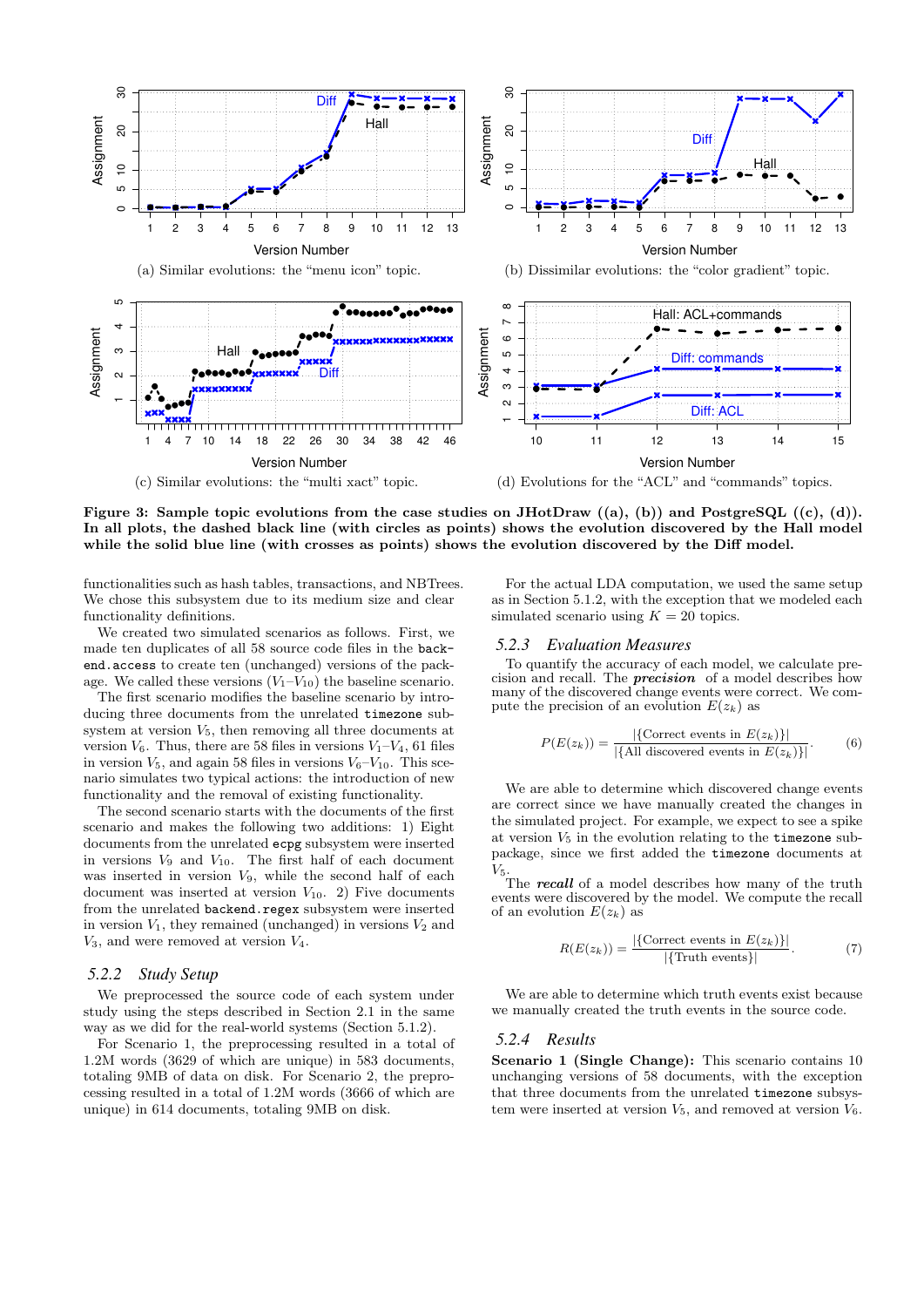

Figure 4: Sample topic evolutions for the simulated scenarios. In all plots, the dashed black line (with circles as points) shows the evolution discovered by the Hall model, while the solid blue line (with crosses as points) shows the evolution discovered by the Diff model.

Expectations: We expect to see a spike in a timezone related topic at version 5, a drop at version 6, and no change in assignment to any other topic at any other time.

Results: Figure 4(a) shows the discovered topic evolutions for the timezone related topics. (Appendix A shows the actual topics.) In this scenario, the Diff model creates a topic just for these timezone documents—the evolution has a value of 0 at all versions except at version  $V_5$ , where it spikes to an assignment value of around 3.0, then drops again at version  $V_6$ . Indeed, all three of the timezone documents have high memberships in this topic, and low memberships in all other topics. Likewise, no documents besides the three timezone documents have a non-zero membership in this topic.

The Hall model, on the other hand, does not create a topic solely for the timezone documents. Instead, the Hall model assigns the three timezone documents to an existing topic that already had a non-zero assignment value from other, unrelated documents. This topic spikes and drops at versions  $V_5$  and  $V_6$ , respectively. In this case, we say that the discovered evolution is incorrect, because the change events are discovered in a topic that is not related to the timezone documents.

Table 5 lists the precision and recall measures for Scenario 1 across all topics. In this scenario, there is only one truth spike and one truth drop. Since the Hall model found two incorrect events and no correct events, it achieves a precision and recall measure of 0.0. The Diff model, on the other hand, correctly discovered the truth spike and drop without spurious events, achieving precision and recall values of 1.0. In all cases, the Diff model achieves higher recall and precision measures, and Hypothesis 3 is supported.

Scenario 2 (Multiple Changes): This scenario is the same as Scenario 2 except that eight documents from the

|               | Hall                                              | $\bf{Diff}$                           |
|---------------|---------------------------------------------------|---------------------------------------|
|               | Simulated Project - Scenario 1 (Single Change)    |                                       |
| Spikes        |                                                   | $P = 0.0, R = 0.0$ $P = 1.0, R = 1.0$ |
| Drops         |                                                   | $P = 0.0, R = 0.0$ $P = 1.0, R = 1.0$ |
|               | Simulated Project - Scenario 2 (Multiple Changes) |                                       |
| <b>Spikes</b> |                                                   | $P = .60, R = 1.0$ $P = .75, R = 1.0$ |
| Drops         |                                                   | $P = .66, R = 1.0$ $P = .66, R = 1.0$ |

Table 5: Precision  $(P)$  and recall  $(R)$  results of the experiments on the simulated data.

ecpg subsystem are added at version  $V_9$  and five documents from the backend.regex subsystem are present (and unchanging) in versions  $V_1-V_3$ .

Expectations: We expect to see a spike for the timezone related topic at version  $V_5$ , followed by a drop at version  $V_6$ . We also expect to see a spike for the ecpg related topic at version  $V_9$  and a drop in the backend.regex related topic at version  $V_4$ .

**Results:** Figures  $4(b)-4(d)$  show the discovered topic evolutions for the three subpackages involved in the scenario. (Appendix A shows the actual topics.) The Hall evolutions in the three figures are actually showing the same topic, because only a single topic was created to house the timezone, ecpg, and backend.regex related documents. While the three figures show that the expected events were indeed discovered by the Hall method (i.e., a drop at version  $V_4$ , a spike and drop at version  $V_5$  and  $V_6$ , and a spike at version  $V_9$ ), the topic itself confounds three separate concepts and hence is not easy to interpret (further supporting Hypothesis 1).

The Diff model, on the other hand, captured all three subpackages in their own distinct topics, each having the expected change events.

Table 5 shows the precision and recall results. In this case, since the Hall model created a new topic for the newly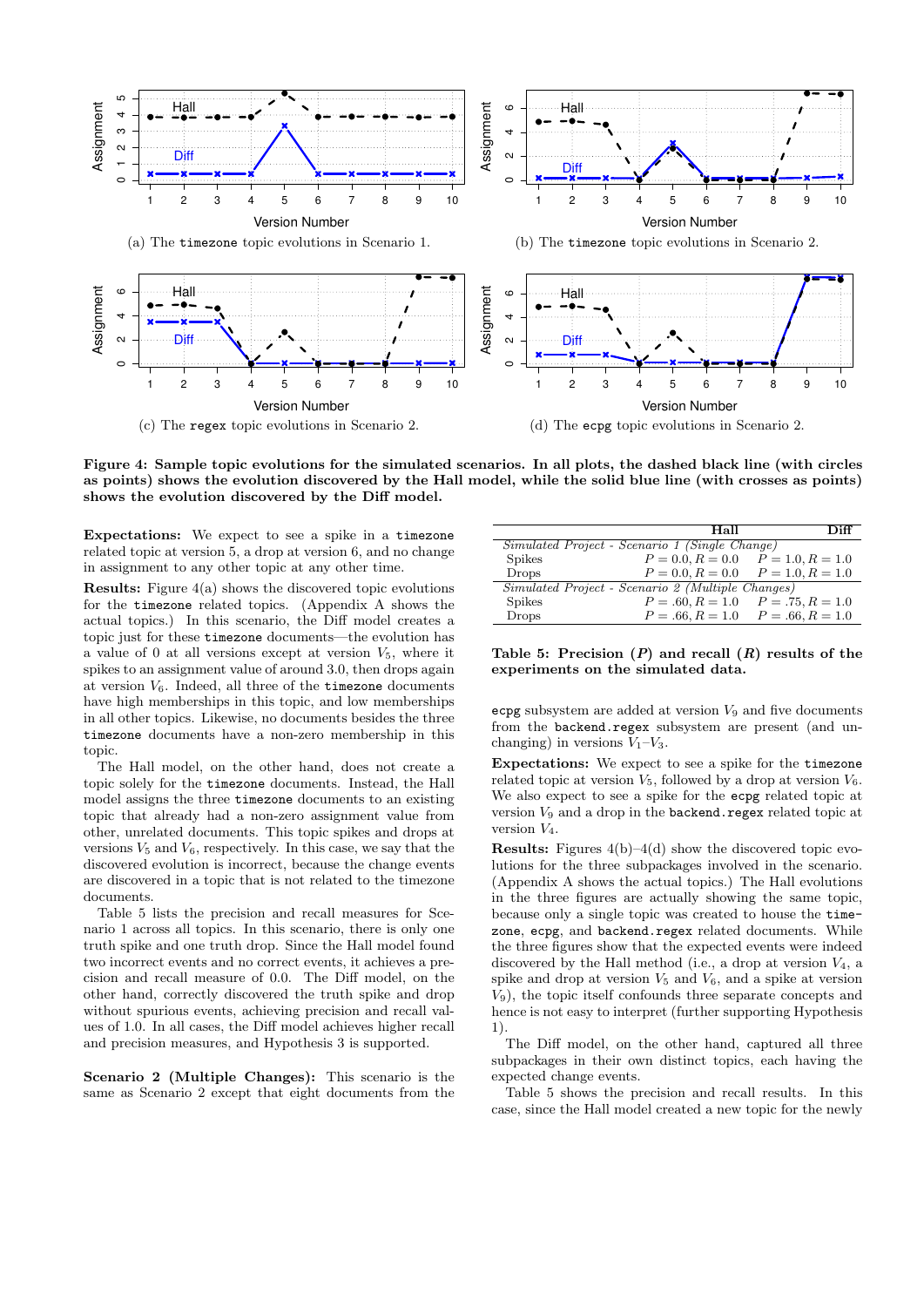introduced documents, and captured all of the expected change events correctly, we say that all of the evolutions in Figures 4(b)–4(d) are correct. However, other topic evolutions discovered spurious change events, causing the precision score to be less than 1. The Diff model also discovered a few spurious change events (including the drop shown at version  $V_4$  in Figure  $4(d)$ , and also receives a precision score less than 1. Even still, Hypothesis 3 is supported because the Diff model outperforms the Hall model.

## 5.3 Further Evaluation of Accuracy

Our case studies on real-world systems have confirmed our first two hypotheses: the Diff model results in more distinct, understandable topics, and it is more sensitive for detecting the changes in a source code repository. Furthermore, our study on a simple, manually-created simulated project provides support for our third hypothesis—that the Diff model produces evolutions that are more accurate.

These initial results, based on mathematical metrics and simulated data, are encouraging. We plan to further test our hypotheses by conducting a user study to determine the usefulness of the models for practitioners. We have already performed an initial user study to this effect, where the first author blindly rated events (spikes and drops) in the topic evolutions of JHotDraw and PostgreSQL against project documentation to determine whether the events were justified [27]. The results of this initial study were positive, with precision scores of 92% for the Diff model, compared to 69% for the Hall model. We are currently preparing a larger scale user study to confirm these findings.

# 6. LIMITATIONS

Parameter Choices. During our studies, we had to choose values for several model parameters, including the number of topics  $(K)$ ; the delta threshold for classifying an event as a spike or drop; the number of sampling iterations to run in LDA; and the pruning parameters for preprocessing the source code histories. Our choices are somewhat subjective, as there is no standard way to determine optimal values. However, we used the same parameter values in both the Hall and Diff models, providing an opportunity for an equal comparison.

Generality of Results. Although we studied two realworld systems from different domains, of different sizes, and implemented in different programming languages, we cannot necessarily generalize our results to all other systems. First, the systems we studied were both open source, and therefore we cannot generalize our results to proprietary systems developed in the industry. Second, both studied systems follow established variable naming schemes and often use descriptive comments where possible, which permit meaningful topics to be discovered. In projects that do not follow standard naming schemes or have consistent commenting practices, topic models might not be effective tools.

# 7. CONCLUSION

Topic evolution models have the potential to help software developers understand the histories and trends of their software repositories in a new and deep way. However, traditional topic evolution models were designed for versioned corpora whose documents are never duplicated, such as con-

ference proceedings and newspaper articles. We have found that source code histories deviate from this norm: in some cases, 99% of the source code files in a new version are unmodified copies from the previous version. This duplication effect alters the results of topic models.

These characteristics of software repositories motivated us to propose a new topic evolution model, which is a simple but powerful extension to the Hall model. Our model operates only on the changes between versions of the repository, effectively eliminating the duplication effect. We evaluated the Diff model through case studies on two real-world software systems, JHotDraw and PostgreSQL, as well as a simulated software project that is well-understood. We found that the Diff model produces significantly more distinct topics, which are preferable to the confounded topics found by the Hall model. We also found that the more distinct topics allowed more sensitive and accurate evolutions to be discovered, which better model the changes in a source code history.

These encouraging results motivate us to consider additional case studies (simulated and real) to confirm the results seen here, as well as evaluate the Diff model against the Link model.

Acknowledgements. We would like to thank the reviewers for their insightful feedback that helped improve the quality of this paper. This work is supported by the Natural Sciences and Engineering Research Council of Canada (NSERC) and Research in Motion (RIM).

## 8. REFERENCES

- [1] H. U. Asuncion, A. U. Asuncion, and R. N. Taylor. Software traceability with topic modeling. In Proc. 32nd Intl. Conf. on Soft. Eng., pages 95–104, 2010.
- [2] P. F. Baldi, C. V. Lopes, E. J. Linstead, and S. K. Bajracharya. A theory of aspects as latent topics. ACM SIGPLAN Notices, 43(10):543–562, 2008.
- [3] D. M. Blei, T. L. Griffiths, and M. I. Jordan. The nested chinese resaurant process and bayesian nonparametric inference of topic hierarchies. J. ACM, 57(2):1–30, 2010.
- [4] D. M. Blei and J. D. Lafferty. Dynamic topic models. In Proc. 23rd Intl. Conf. on Mach. Learn., pages 113–120, 2006.
- [5] D. M. Blei and J. D. Lafferty. Topic models. In Text Mining: Theory and Applications. Taylor and Francis, London, UK, 2009.
- [6] D. M. Blei, A. Y. Ng, and M. I. Jordan. Latent dirichlet allocation. J. Mach. Learning Rsrch., 3:993–1022, 2003.
- [7] S. Deerwester, S. T. Dumais, G. W. Furnas, T. K. Landauer, and R. Harshman. Indexing by latent semantic analysis. J. Amer. Soc. for Info. Sci., 41(6):391–407, 1990.
- [8] M. Eaddy, T. Zimmermann, K. D. Sherwood, V. Garg, G. C. Murphy, N. Nagappan, and A. V. Aho. Do crosscutting concerns cause defects? IEEE Trans. on Soft. Eng., pages 497–515, 2008.
- [9] M. Gethers and D. Poshyvanyk. Using relational topic models to capture coupling among classes in Object-Oriented software systems. In Proc. 26th Intl. Conf. on Soft. Maint., 2010.